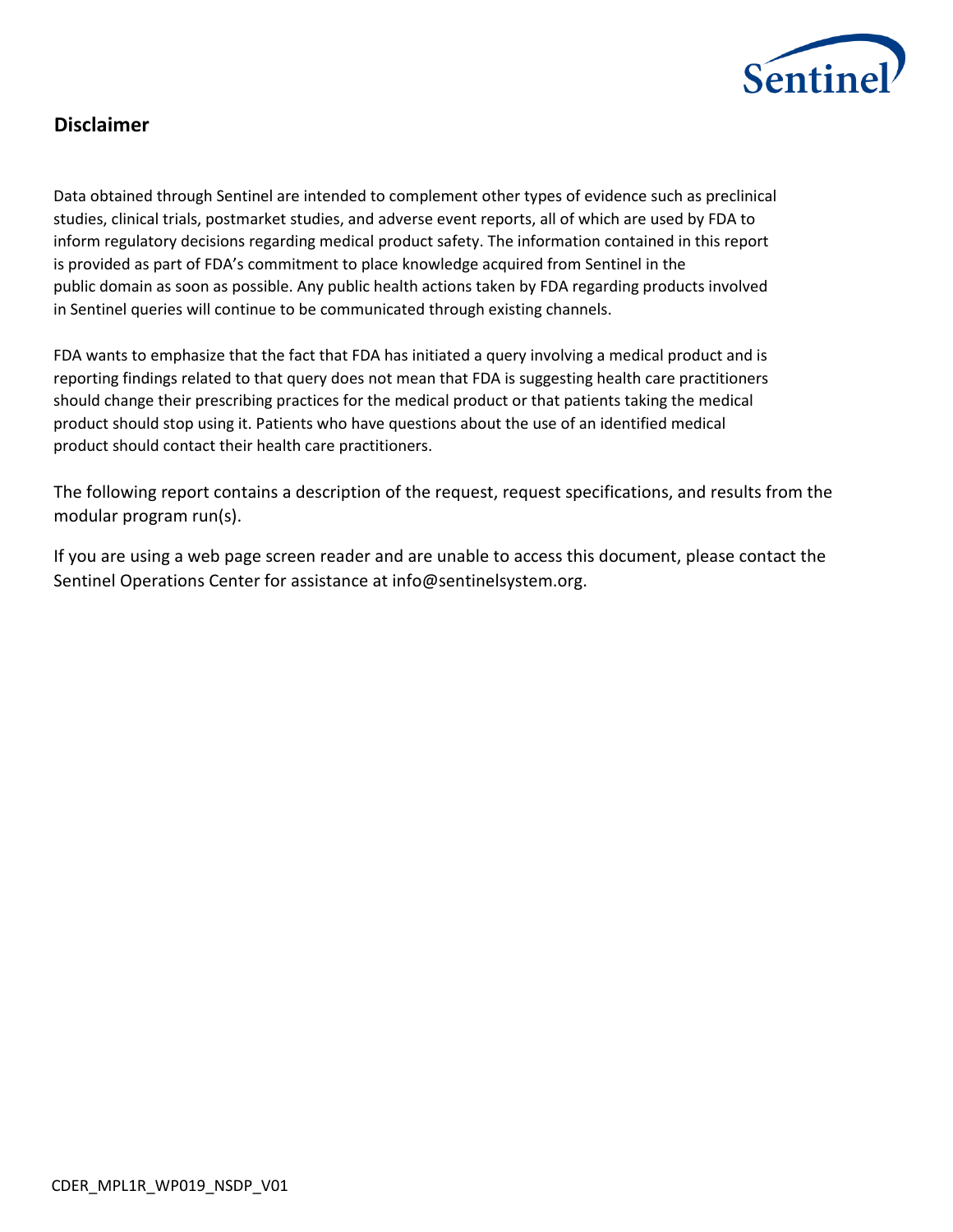

### **Overview for Request cder\_mpl1r\_wp019\_nsdp\_v01**

**Request ID:** cder\_mpl1r\_wp019\_nsdp\_v01

**Query Description:** This report contains estimates of patients using four tyrosine kinase inhibitors (TKI): axitinib, pazopanib, sorafenib, and sunitinib.

**Sentinel Modular Program Tool Used:** Cohort Identification and Descriptive Analysis (CIDA) tool, version 3.0.2

**Data Source:** The query was run against the Sentinel Distributed Database (SDD) for the time period from January 1, 2006 - September 30, 2015. This request was distributed to 16 Data Partners on August 23, 2016. See Appendix A for a list of the latest dates of available data for each Data Partner.

**Study Design:** This request was designed to calculate background rates. The number of qualifying patients with the exposure of interest were calculated overall and stratified by age group, sex, and year.

**Exposure of Interest:** The exposures of interest were TKIs, axitinib, pazopanib, sorafenib, and sunitinib, which were defined using National Drug Codes (NDCs). Please see Appendix B for generic and brand names used to define exposures in this request.

**Cohort Eligibility Criteria:** Patients were required to be continuously enrolled in plans with at least drug coverage for a minimum of 183 days before their index date, during which gaps in coverage of up to 45 days were allowed. Each scenario restricted same-day initiation of another specified TKI. The following age groups were included in the cohort: 18-44, 45-54, 55-64, 65-74 and 75+ years.

**Limitations:** Algorithms to define exposures are imperfect and, therefore, may be misclassified.

#### **Please see the** *Appendix C* **for the specifications of parameters used in the analyses for this request.**

**Notes:** Please contact the Sentinel Operations Center Query Fulfillment Team (qf@sentinelsystem.org) for questions and to provide comments/suggestions for future enhancements to this document.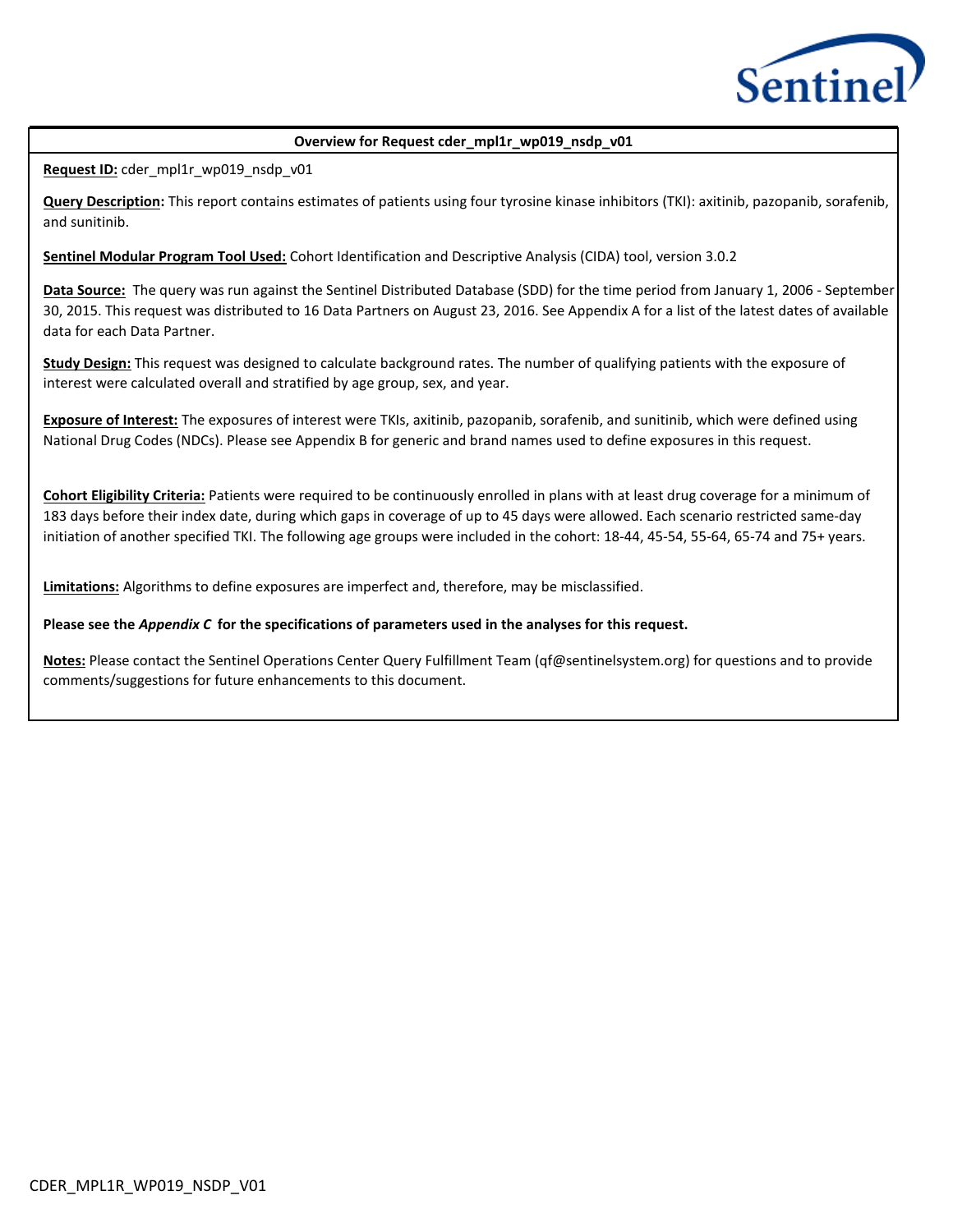

|                   | <b>Table of Contents</b>                                                                                                                                              |  |  |  |  |  |  |  |  |  |  |
|-------------------|-----------------------------------------------------------------------------------------------------------------------------------------------------------------------|--|--|--|--|--|--|--|--|--|--|
| Glossary          | List of Terms Found in this Report and their Definitions                                                                                                              |  |  |  |  |  |  |  |  |  |  |
| Table 1           | Summary of Incident Tyrosine Kinase Inhibitor Use in the Sentinel Distributed Database (SDD) between January 1,<br>2006 and September 30, 2015, by Drug               |  |  |  |  |  |  |  |  |  |  |
| Table 2           | Summary of Incident Tyrosine Kinase Inhibitor Use in the Sentinel Distributed Database (SDD) between January 1,<br>2006 and September 30, 2015, by Drug and Age Group |  |  |  |  |  |  |  |  |  |  |
| Table 3           | Summary of Incident Tyrosine Kinase Inhibitor Use in the Sentinel Distributed Database (SDD) between January 1,<br>2006 and September 30, 2015, by Drug and Sex       |  |  |  |  |  |  |  |  |  |  |
| Table 4           | Summary of Incident Tyrosine Kinase Inhibitor Use in the Sentinel Distributed Database (SDD) between January 1,<br>2006 and September 30, 2015, by Drug and Year      |  |  |  |  |  |  |  |  |  |  |
| <b>Appendix A</b> | Latest Date of Available Data for Each Data Partner up to Request End Date (September 30, 2015)                                                                       |  |  |  |  |  |  |  |  |  |  |
| <b>Appendix B</b> | List of Generic and Brand Names Used to Define Exposures in this Request                                                                                              |  |  |  |  |  |  |  |  |  |  |
| <b>Appendix C</b> | Modular Program Specifications for cder_mpl1r_wp019_nsdp_v01                                                                                                          |  |  |  |  |  |  |  |  |  |  |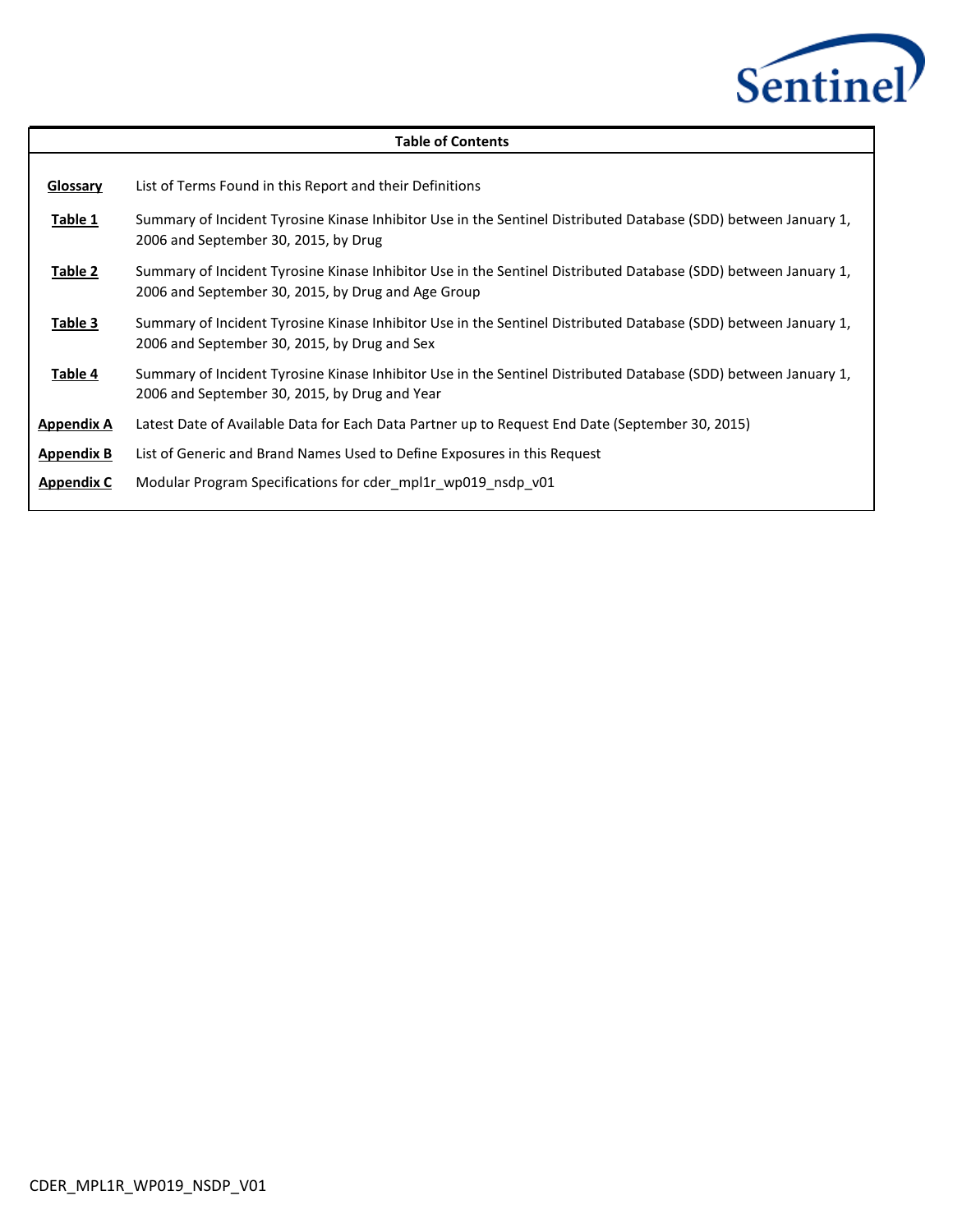

## **Glossary of Terms for Analyses Using Cohort Identification and Descriptive Analysis (CIDA) Tool\***

**Amount Supplied** - number of units (pills, tablets, vials) dispensed. Net amount per NDC per dispensing. This is equivalent to the "RxAmt" value in the MSCDM.

**Blackout Period** - number of days at the beginning of a treatment episode that events are to be ignored. If an event occurs during the blackout period, the episode is excluded.

**Care Setting** - type of medical encounter or facility where the exposure, event, or condition code was recorded. Possible care settings include: Inpatient Hospital Stay (IP), Non-Acute Institutional Stay (IS), Emergency Department (ED), Ambulatory Visit (AV), and Other Ambulatory Visit (OA). For laboratory results, possible care settings include: Emergency department (E), Home (H), Inpatient (I), Outpatient (O), or Unknown or Missing (U). Along with the Principal Diagnosis Indicator, forms the Care Setting/PDX parameter.

**Cohort Definition (drug/exposure) -** indicates how the cohort will be defined: 1: Cohort includes only the first valid incident treatment episode during the query period; 2: Cohort includes all valid incident treatment episodes during the query period; 3: Cohort includes all valid incident treatment episodes during the query period until an event occurs.

**Days Supplied -** number of days supplied for all dispensings in qualifying treatment episodes.

**Episodes -** treatment episodes; length of episode is determined by days supplied in one dispensing or consecutive dispensings bridged by the

episode gap. **Eligible Members** - number of members eligible for an incident treatment episode (defined by the drug/exposure and event washout periods) with drug and medical coverage during the query period.

Years at Risk - number of days supplied plus any episode gaps and exposure extension periods all divided by 365.25.

**Enrollment Gap -** number of days allowed between two consecutive enrollment periods without breaking a "continuously enrolled" Episode Gap - number of days allowed between two (or more) consecutive exposures (dispensings/procedures) to be considered the same treatment episode.

**Event Deduplication -** specifies how events are counted by the MP algorithm: 0: Counts all occurrences of an HOI during an exposure episode; 1: de-duplicates occurrences of the same HOI code and code type on the same day; 2: de-duplicates occurrences of the same HOI group on the same day (e.g., de-duplicates at the group level).

**Exposure Extension Period -** number of days post treatment period in which the outcomes/events are counted for a treatment episode. **Exposure Episode Length -** number of days after exposure initiation that is considered "exposed time."

**Lookback Period (pre-existing condition) -** number of days wherein a member is required to have evidence of pre-existing condition (diagnosis/procedure/drug dispensing).

**Member-Years -** sum of all days of enrollment with medical and drug coverage\*\* in the query period preceded by an exposure washout Minimum Days Supplied - specifies a minimum number of days in length of the days supplied for the episode to be considered.

**Minimum Episode Duration -** specifies a minimum number of days in length of the episode for it to be considered.

**Principal Diagnosis (PDX) -** diagnosis or condition established to be chiefly responsible for admission of the patient to the hospital. 'P' = principal diagnosis, 'S' = secondary diagnosis, 'X' = unspecified diagnosis, '.' = blank. Along with the Care Setting values, forms the

Treatment Episode Truncation Indicator - indicates whether observation of the incident query code during follow-up requires truncation of valid treatment episodes. A value of Y indicates that the treatment episodes should be truncated at the first occurrence of an incident query code. A value of N indicates that the treatment episodes should not be truncated at the occurrence of the incident query code.

**Users -** number of members with exposure during the query period. Member must have no evidence of exposure(s) of interest (defined by incidence criteria) in the prior washout period. A user may only be counted once in a query period.

**Washout Period (drug/exposure)\*\* -** number of days a user is required to have no evidence of prior exposure (drug dispensing/procedure) and continuous drug and medical coverage prior to an incident treatment episode.

**Washout Period (event/outcome)\*\* -** number of days a user is required to have no evidence of a prior event (procedure/diagnosis) and continuous drug and medical coverage prior to an incident treatment episode.

\*all terms may not be used in this report

\*\*incident treatment episodes must be incident to both the exposure and the event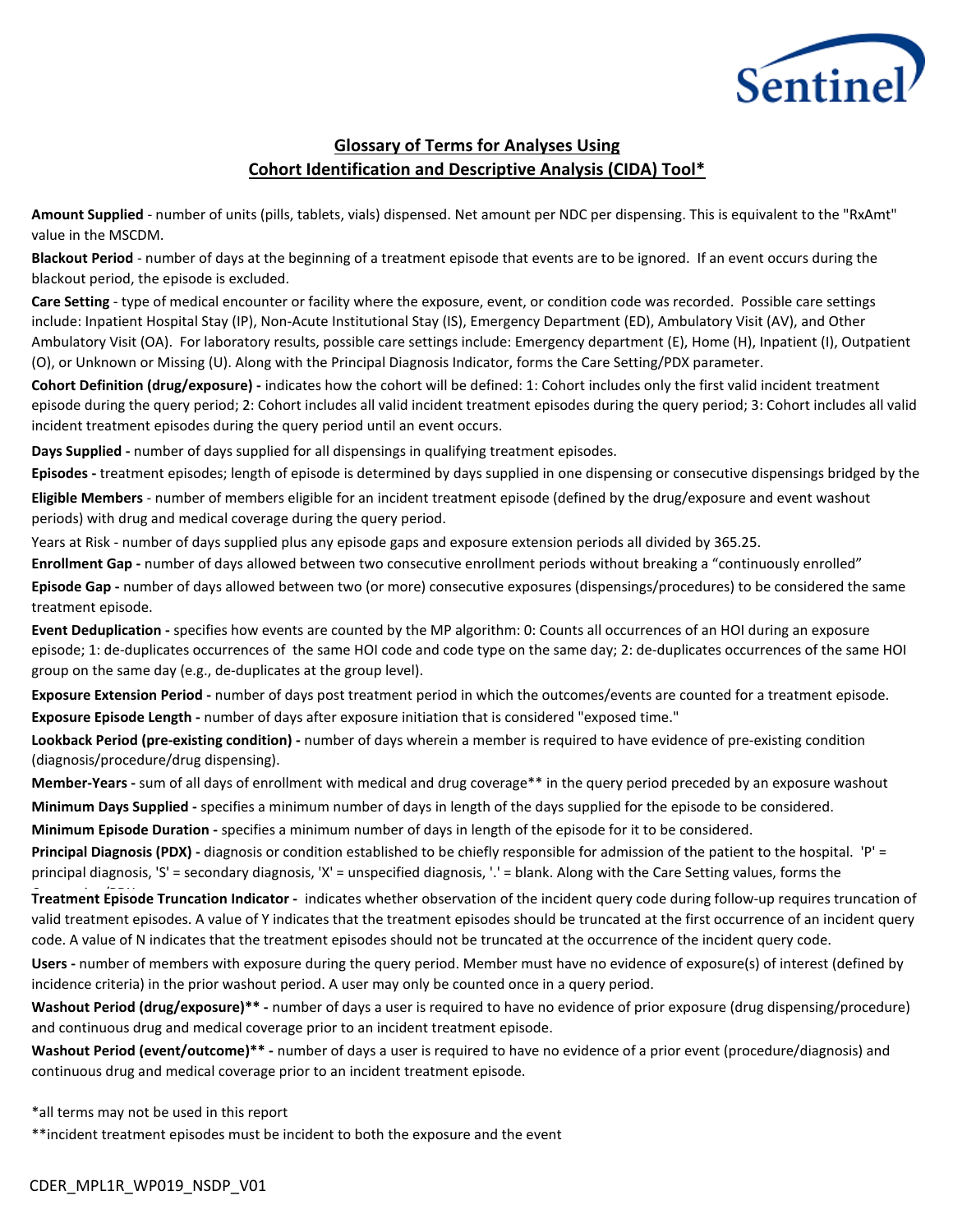

|                  |              |                    |                 |                 |          |                |                     | New Users /    | Days      |              |                   |
|------------------|--------------|--------------------|-----------------|-----------------|----------|----------------|---------------------|----------------|-----------|--------------|-------------------|
|                  | <b>New</b>   |                    | Days            | Amount          | Years at | Eligible       |                     | 1K Eligible    | Supplied/ | Dispensings/ | Days Supplied/    |
|                  | <b>Users</b> | <b>Dispensings</b> | <b>Supplied</b> | <b>Supplied</b> | Risk     | <b>Members</b> | <b>Member-Years</b> | <b>Members</b> | User      | User         | <b>Dispensing</b> |
| <b>Axitinib</b>  |              |                    |                 |                 |          |                |                     |                |           |              |                   |
|                  | 503          | 2,721              | 84,601          | 243,749         | 249.5    | 97,865,905     | 250,915,572.4       | 0.01           | 168.19    | 5.41         | 31.09             |
| Pazopanib        |              |                    |                 |                 |          |                |                     |                |           |              |                   |
|                  | 3,420        | 14,979             | 434,533         | 1,591,676       | 1,323.8  | 97,865,907     | 250,914,993.9       | 0.03           | 127.06    | 4.38         | 29.01             |
| <b>Sorafenib</b> |              |                    |                 |                 |          |                |                     |                |           |              |                   |
|                  | 8,333        | 30,578             | 892,388         | 3,023,921       | 2,767.3  | 97,865,912     | 250,913,350.0       | 0.09           | 107.09    | 3.67         | 29.18             |
| <b>Sunitinib</b> |              |                    |                 |                 |          |                |                     |                |           |              |                   |
|                  | 7,224        | 34,279             | 1,078,837       | 1,394,038       | 3,668.0  | 97,865,910     | 250,913,022.7       | 0.07           | 149.34    | 4.75         | 31.47             |

**Table 1: Summary of Incident Tyrosine Kinase Inhibitor Use in the Sentinel Distributed Database (SDD) between January 1, 2006 and September 30, 2015, by Drug**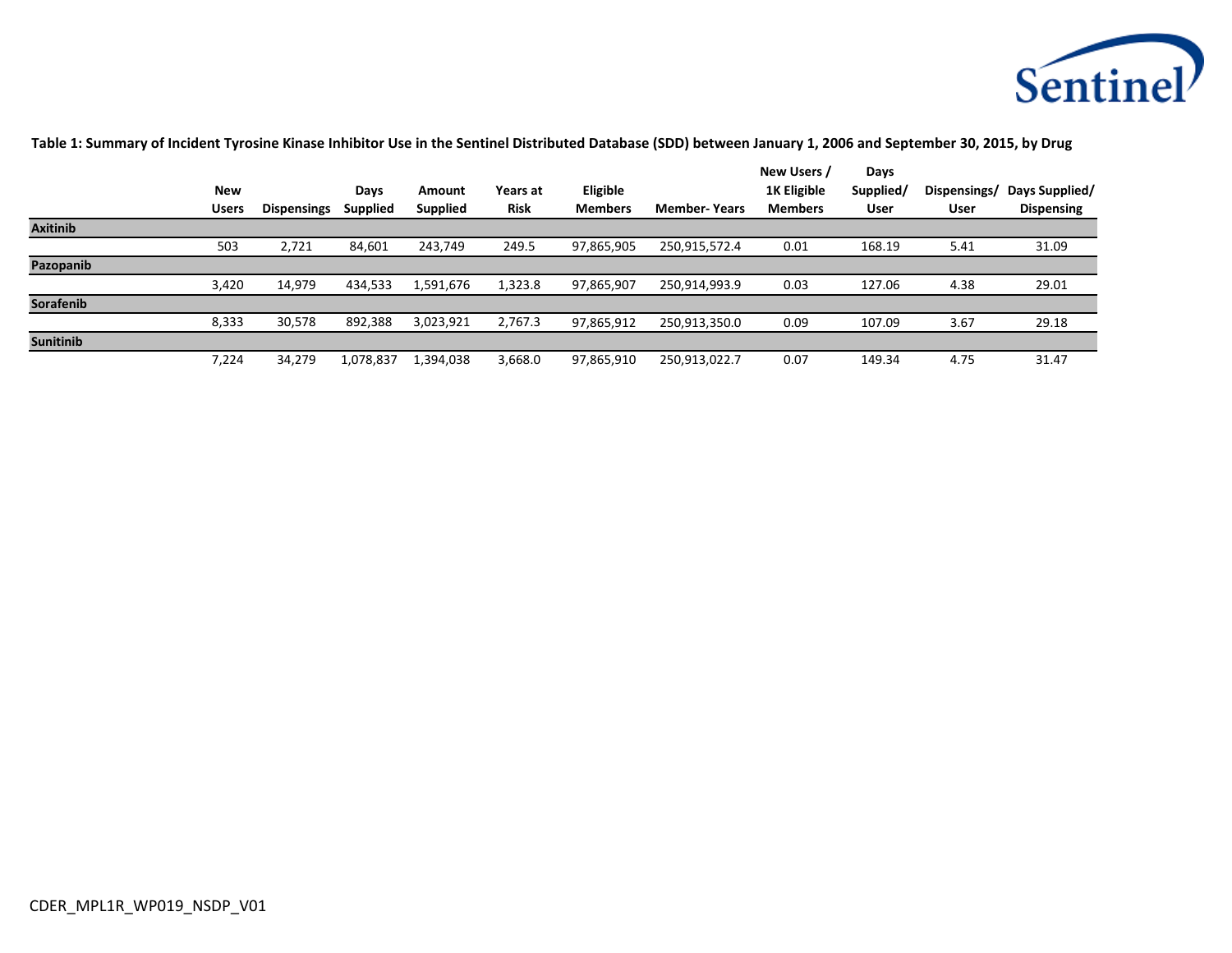

**Table 2: Summary of Incident Tyrosine Kinase Inhibitor Use in the Sentinel Distributed Database (SDD) between January 1, 2006 and September 30, 2015, by Drug and Age Group**

|                  | <b>New</b><br><b>Users</b> | <b>Dispensings</b> | Days<br><b>Supplied</b> | Amount<br><b>Supplied</b> | Years at<br><b>Risk</b> | Eligible<br><b>Members</b> | Member-<br>Years               | New Users/<br>Days<br>1K Eligible<br>Supplied/<br><b>Members</b><br>User |        | Dispensings/<br>User | Days<br>Supplied/<br><b>Dispensing</b> |
|------------------|----------------------------|--------------------|-------------------------|---------------------------|-------------------------|----------------------------|--------------------------------|--------------------------------------------------------------------------|--------|----------------------|----------------------------------------|
| <b>Axitinib</b>  |                            |                    |                         |                           |                         |                            |                                |                                                                          |        |                      |                                        |
| 18-44 Years      | 15                         | 72                 | 2,881                   | 9,569                     | 8.2                     | 53,760,776                 | 109,291,400.9                  | 0.00                                                                     | 192.07 | 4.80                 | 40.01                                  |
| 45-54 Years      | 60                         | 303                | 9,645                   | 31,808                    | 28.3                    | 22,781,214                 | 0.00<br>160.75<br>49,552,740.0 |                                                                          | 5.05   | 31.83                |                                        |
| 55-64 Years      | 168                        | 1,018              | 31,495                  | 88,431                    | 92.9                    | 17,503,707                 | 40,862,024.0                   | 187.47<br>0.01                                                           |        | 6.06                 | 30.94                                  |
| 65-74 Years      | 176                        | 927                | 28,504                  | 77,449                    | 84.0                    | 11,955,079                 | 28,697,166.4                   | 0.01                                                                     | 161.95 | 5.27                 | 30.75                                  |
| 75+ Years        | 84                         | 401                | 12,076                  | 36,493                    | 36.1                    | 7,344,336                  | 22,512,241.1                   | 0.01                                                                     | 143.76 | 4.77                 | 30.11                                  |
| Pazopanib        |                            |                    |                         |                           |                         |                            |                                |                                                                          |        |                      |                                        |
| 18-44 Years      | 322                        | 1,226              | 35,422                  | 128,215                   | 112.5                   | 53,760,777                 | 109,291,356.1                  | 0.01                                                                     | 110.01 | 3.81                 | 28.89                                  |
| 45-54 Years      | 556                        | 2,483              | 72,674                  | 275,287                   | 224.4                   | 22,781,201                 | 49,552,686.7                   | 0.02                                                                     | 130.71 | 4.47                 | 29.27                                  |
| 55-64 Years      | 995                        | 4,750              | 139,946                 | 518,632                   | 424.8                   | 17,503,678                 | 40,861,906.6                   | 0.06                                                                     | 140.65 | 4.77                 | 29.46                                  |
| 65-74 Years      | 983                        | 4,361              | 125,770                 | 456,191                   | 378.2                   | 11,955,045                 | 28,696,960.0                   | 0.08                                                                     | 127.95 | 4.44                 | 28.84                                  |
| 75+ Years        | 564                        | 2,159              | 60,721                  | 213,351                   | 184.0                   | 7,344,300                  | 22,512,084.6                   | 0.08                                                                     | 107.66 | 3.83                 | 28.12                                  |
| Sorafenib        |                            |                    |                         |                           |                         |                            |                                |                                                                          |        |                      |                                        |
| 18-44 Years      | 468                        | 1,560              | 45,812                  | 149,014                   | 145.5                   | 53,760,776                 | 109,291,232.3                  | 0.01                                                                     | 97.89  | 3.33                 | 29.37                                  |
| 45-54 Years      | 1,179                      | 4,048              | 118,014                 | 408,898                   | 365.6                   | 22,781,189                 | 49,552,478.2                   | 0.05                                                                     | 100.10 | 3.43                 | 29.15                                  |
| 55-64 Years      | 2,814                      | 10,397             | 301,653                 | 1,044,252                 | 934.6                   | 17,503,606                 | 40,861,358.6                   | 0.16                                                                     | 107.20 | 3.69                 | 29.01                                  |
| 65-74 Years      | 2,348                      | 9,170              | 269,341                 | 909,298                   | 832.4                   | 11,954,962                 | 28,696,557.5                   | 0.20                                                                     | 114.71 | 3.91                 | 29.37                                  |
| 75+ Years        | 1,524                      | 5,403              | 157,568                 | 512,460                   | 489.1                   | 7,344,232                  | 22,511,723.4                   | 0.21                                                                     | 103.39 | 3.55                 | 29.16                                  |
| <b>Sunitinib</b> |                            |                    |                         |                           |                         |                            |                                |                                                                          |        |                      |                                        |
| 18-44 Years      | 452                        | 1,883              | 60,415                  | 85,954                    | 203.2                   | 53,760,776                 | 109,291,278.2                  | 0.01                                                                     | 133.66 | 4.17                 | 32.08                                  |
| 45-54 Years      | 1,215                      | 5,978              | 192,816                 | 246,076                   | 650.0                   | 22,781,175                 | 49,552,433.8                   | 0.05                                                                     | 158.70 | 4.92                 | 32.25                                  |
| 55-64 Years      | 2,361                      | 12,193             | 380,828                 | 516,499                   | 1,319.0                 | 17,503,592                 | 40,861,410.1                   | 0.13                                                                     | 161.30 | 5.16                 | 31.23                                  |
| 65-74 Years      | 1,999                      | 9,597              | 300,784                 | 376,874                   | 1,013.9                 | 11,954,937                 | 28,696,365.2                   | 0.17                                                                     | 150.47 | 4.80                 | 31.34                                  |
| 75+ Years        | 1.197                      | 4,628              | 143,994                 | 168,635                   | 481.9                   | 7,344,170                  | 22,511,535.4                   | 0.16                                                                     | 120.30 | 3.87                 | 31.11                                  |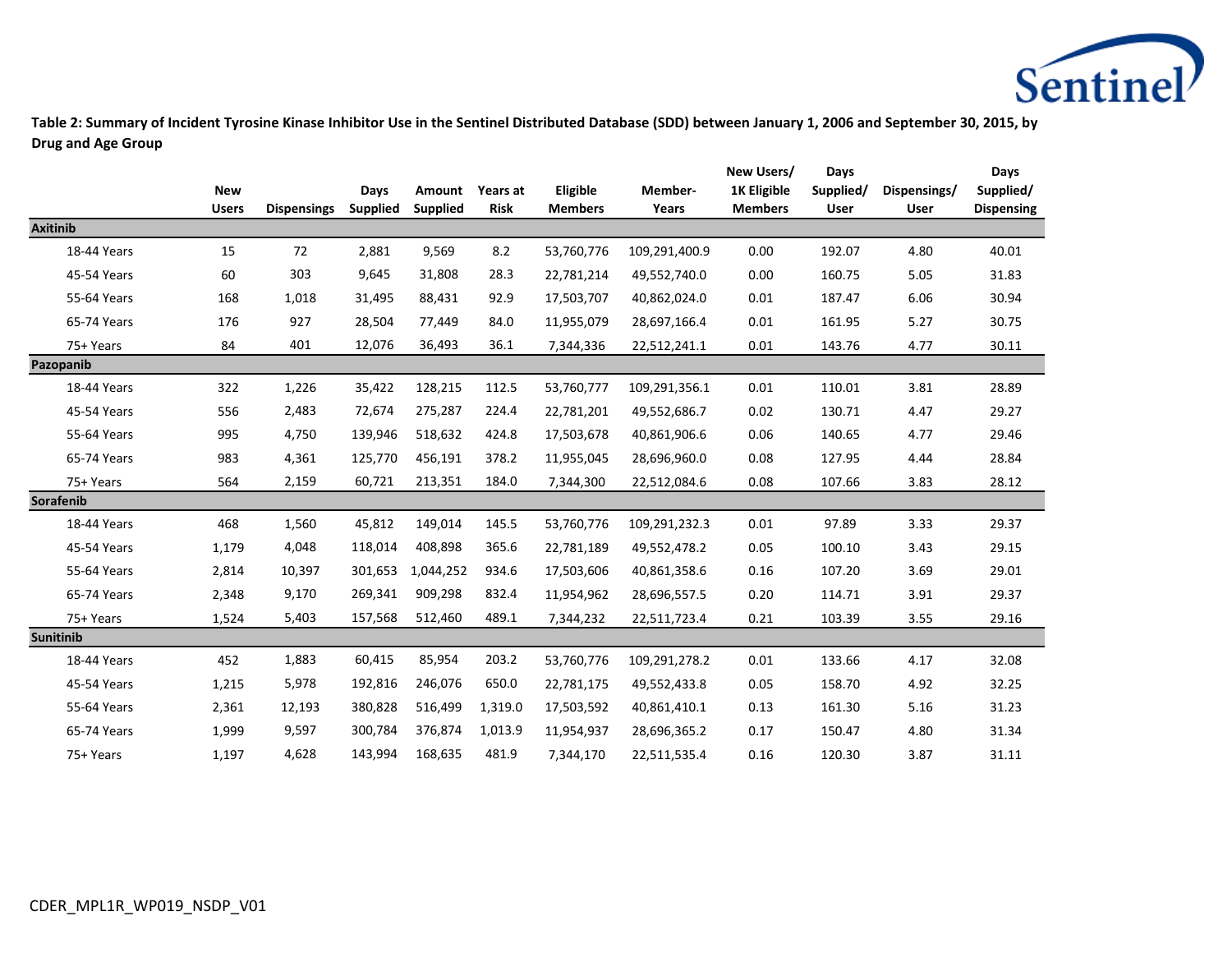

**Table 3: Summary of Incident Tyrosine Kinase Inhibitor Use in the Sentinel Distributed Database (SDD) between January 1, 2006 and September 30, 2015, by Drug and Sex**

|                  |              |                    |                 |                 |                      |                |                     | New Users/         | Days        |              | Days              |
|------------------|--------------|--------------------|-----------------|-----------------|----------------------|----------------|---------------------|--------------------|-------------|--------------|-------------------|
|                  | <b>New</b>   |                    | Days            | <b>Amount</b>   |                      | Eligible       |                     | <b>1K Eligible</b> | Supplied/   | Dispensings/ | Supplied/         |
|                  | <b>Users</b> | <b>Dispensings</b> | <b>Supplied</b> | <b>Supplied</b> | <b>Years at Risk</b> | <b>Members</b> | <b>Member-Years</b> | <b>Members</b>     | <b>User</b> | User         | <b>Dispensing</b> |
| <b>Axitinib</b>  |              |                    |                 |                 |                      |                |                     |                    |             |              |                   |
| Female           | 146          | 804                | 25,904          | 77,755          | 76.4                 | 50,619,177     | 132,051,612.6       | 0.00               | 177.42      | 5.51         | 32.22             |
| Male             | 357          | 1,917              | 58,697          | 165,995         | 173.1                | 47,242,451     | 118,853,310.8       | 0.01               | 164.42      | 5.37         | 30.62             |
| Unknown          | 0            | 0                  | 0               | 0               | 0.0                  | 4,277          | 10,649.1            | 0.00               | $---$       | ---          | $---$             |
| Pazopanib        |              |                    |                 |                 |                      |                |                     |                    |             |              |                   |
| Female           | 1,379        | 5,636              | 163,030         | 589,917         | 497.5                | 50,619,179     | 132,051,359.9       | 0.03               | 118.22      | 4.09         | 28.93             |
| Male             | 2,041        | 9,343              | 271,503         | 1,001,759       | 826.3                | 47,242,451     | 118,852,985.0       | 0.04               | 133.02      | 4.58         | 29.06             |
| Unknown          | 0            | 0                  | 0               | 0               | 0.0                  | 4,277          | 10,649.1            | 0.00               | $---$       | ---          | $---$             |
| Sorafenib        |              |                    |                 |                 |                      |                |                     |                    |             |              |                   |
| Female           | 2,324        | 8,743              | 256,367         | 821,533         | 794.8                | 50,619,180     | 132,050,869.7       | 0.05               | 110.31      | 3.76         | 29.32             |
| Male             | 6,009        | 21,835             | 636,021         | 2,202,388       | 1,972.5              | 47,242,455     | 118,851,831.3       | 0.13               | 105.84      | 3.63         | 29.13             |
| Unknown          | 0            | $\mathbf 0$        | 0               | 0               | 0.0                  | 4,277          | 10,649.1            | 0.00               | $---$       | ---          | $---$             |
| <b>Sunitinib</b> |              |                    |                 |                 |                      |                |                     |                    |             |              |                   |
| Female           | 2,512        | 11,165             | 353,456         | 452,018         | 1,184.4              | 50,619,178     | 132,050,658.6       | 0.05               | 140.71      | 4.44         | 31.66             |
| Male             | 4,712        | 23,114             | 725,381         | 942,020         | 2,483.6              | 47,242,455     | 118,851,715.1       | 0.10               | 153.94      | 4.91         | 31.38             |
| Unknown          | 0            | 0                  | 0               | 0               | 0.0                  | 4,277          | 10,649.1            | 0.00               | $---$       | ---          | $---$             |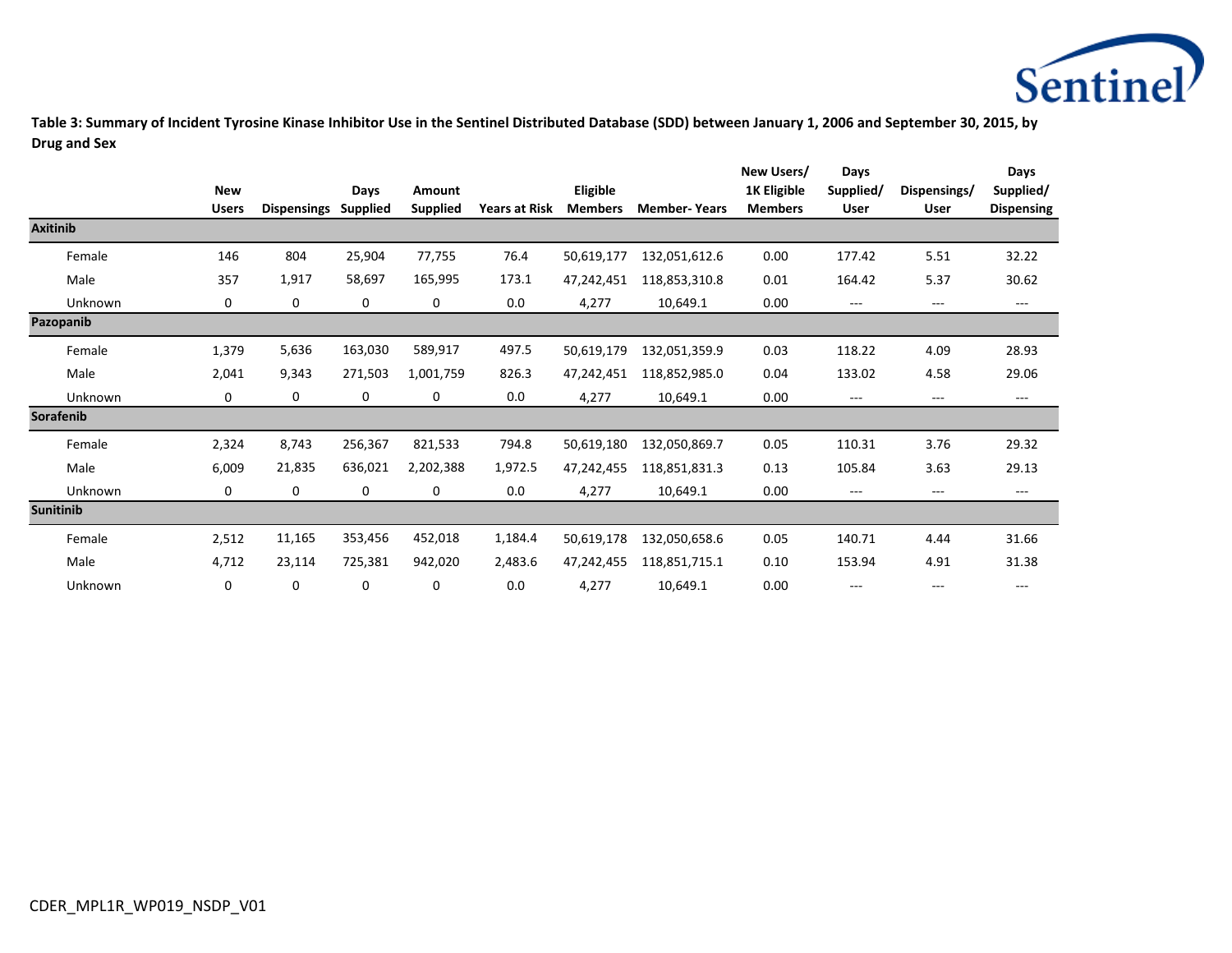

**Table 4: Summary of Incident Tyrosine Kinase Inhibitor Use in the Sentinel Distributed Database (SDD) between January 1, 2006 and September 30, 2015, by Drug and Year**

|                 | <b>New</b><br><b>Users</b> | <b>Dispensings</b> | Days<br><b>Supplied</b> | Amount<br><b>Supplied</b> | Years<br>at Risk | Eligible<br><b>Members</b> | <b>Member-Years</b> | New Users/<br>1K Eligible<br><b>Members</b> | <b>Days</b><br>Supplied/<br><b>User</b> | Dispensings/<br><b>User</b> | Days<br>Supplied/<br><b>Dispensing</b> |  |
|-----------------|----------------------------|--------------------|-------------------------|---------------------------|------------------|----------------------------|---------------------|---------------------------------------------|-----------------------------------------|-----------------------------|----------------------------------------|--|
| <b>Axitinib</b> |                            |                    |                         |                           |                  |                            |                     |                                             |                                         |                             |                                        |  |
| 2006            | 0                          | $\mathbf 0$        | 0                       | $\mathbf 0$               | 0.0              | 14,992,157                 | 8,895,240.2         | 0.00                                        | $\overline{a}$                          | $\overline{a}$              | $\overline{a}$                         |  |
| 2007            | 0                          | 0                  | $\pmb{0}$               | 0                         | 0.0              | 21,811,313                 | 13,692,190.1        | 0.00                                        | $\overline{a}$                          | ---                         | $---$                                  |  |
| 2008            | 0                          | $\mathbf 0$        | 0                       | 0                         | 0.0              | 38,092,143                 | 25,092,478.5        | 0.00                                        | $---$                                   | $---$                       | $---$                                  |  |
| 2009            | 0                          | 0                  | 0                       | 0                         | 0.0              | 38,293,581                 | 30,277,474.4        | 0.00                                        | ---                                     | $---$                       | $\overline{a}$                         |  |
| 2010            | 0                          | $\mathbf 0$        | 0                       | 0                         | 0.0              | 36,582,637                 | 28,983,215.6        | 0.00                                        |                                         |                             | ---                                    |  |
| 2011            | 0                          | 0                  | $\mathbf 0$             | 0                         | 0.0              | 36,668,588                 | 28,948,186.9        | 0.00                                        | $---$                                   | ---                         | $---$                                  |  |
| 2012            | 138                        | 846                | 26,952                  | 77,235                    | 80.4             | 37,921,121                 | 29,891,585.9        | 0.00                                        | 195.30                                  | 6.13                        | 31.86                                  |  |
| 2013            | 128                        | 839                | 27,047                  | 75,994                    | 79.0             | 38,423,085                 | 30,705,121.5        | 0.00                                        | 211.30                                  | 6.55                        | 32.24                                  |  |
| 2014            | 129                        | 681                | 20,318                  | 60,048                    | 59.9             | 40,204,943                 | 31,234,053.8        | 0.00                                        | 157.50                                  | 5.28                        | 29.84                                  |  |
| 2015            | 108                        | 355                | 10,284                  | 30,473                    | 30.3             | 38,278,497                 | 23,196,025.6        | 0.00                                        | 95.22                                   | 3.29                        | 28.97                                  |  |
| Pazopanib       |                            |                    |                         |                           |                  |                            |                     |                                             |                                         |                             |                                        |  |
| 2006            | 0                          | 0                  | 0                       | 0                         | 0.0              | 14,992,157                 | 8,895,240.2         | 0.00                                        | $---$                                   | ---                         | $---$                                  |  |
| 2007            | 0                          | 0                  | $\mathbf 0$             | 0                         | 0.0              | 21,811,313                 | 13,692,190.1        | 0.00                                        | $\overline{a}$                          | ---                         | $---$                                  |  |
| 2008            | 0                          | $\mathbf 0$        | $\mathbf 0$             | 0                         | 0.0              | 38,092,143                 | 25,092,478.5        | 0.00                                        | $---$                                   | ---                         | $---$                                  |  |
| 2009            | 19                         | 95                 | 2,978                   | 11,485                    | 8.6              | 38,293,581                 | 30,277,474.5        | 0.00                                        | 156.74                                  | 5.00                        | 31.35                                  |  |
| 2010            | 227                        | 1,052              | 30,766                  | 111,883                   | 96.0             | 36,582,634                 | 28,983,212.5        | 0.01                                        | 135.53                                  | 4.63                        | 29.25                                  |  |
| 2011            | 318                        | 1,582              | 47,338                  | 169,748                   | 143.6            | 36,668,528                 | 28,948,159.3        | 0.01                                        | 148.86                                  | 4.97                        | 29.92                                  |  |
| 2012            | 586                        | 2,788              | 83,057                  | 306,680                   | 253.1            | 37,921,003                 | 29,891,528.2        | 0.02                                        | 141.74                                  | 4.76                        | 29.79                                  |  |
| 2013            | 785                        | 3,748              | 111,514                 | 407,208                   | 339.9            | 38,422,888                 | 30,705,009.2        | 0.02                                        | 142.06                                  | 4.77                        | 29.75                                  |  |
| 2014            | 845                        | 3,794              | 108,290                 | 397,701                   | 329.5            | 40,204,610                 | 31,233,869.2        | 0.02                                        | 128.15                                  | 4.49                        | 28.54                                  |  |
| 2015            | 640                        | 1,920              | 50,590                  | 186,971                   | 153.2            | 38,278,066                 | 23,195,832.2        | 0.02                                        | 79.05                                   | 3.00                        | 26.35                                  |  |
| Sorafenib       |                            |                    |                         |                           |                  |                            |                     |                                             |                                         |                             |                                        |  |
| 2006            | 289                        | 1,310              | 38,563                  | 138,701                   | 123.3            | 14,992,158                 | 8,895,237.8         | 0.02                                        | 133.44                                  | 4.53                        | 29.44                                  |  |
| 2007            | 407                        | 1,730              | 47,629                  | 178,393                   | 147.2            | 21,811,253                 | 13,692,158.4        | 0.02                                        | 117.02                                  | 4.25                        | 27.53                                  |  |
| 2008            | 927                        | 3,581              | 103,938                 | 361,787                   | 324.8            | 38,091,984                 | 25,092,387.6        | 0.02                                        | 112.12                                  | 3.86                        | 29.02                                  |  |
| 2009            | 1,009                      | 3,659              | 106,890                 | 369,563                   | 333.4            | 38,293,243                 | 30,277,294.1        | 0.03                                        | 105.94                                  | 3.63                        | 29.21                                  |  |
| 2010            | 996                        | 3,611              | 107,020                 | 357,520                   | 331.8            | 36,582,188                 | 28,982,950.4        | 0.03<br>107.45                              |                                         | 3.63                        | 29.64                                  |  |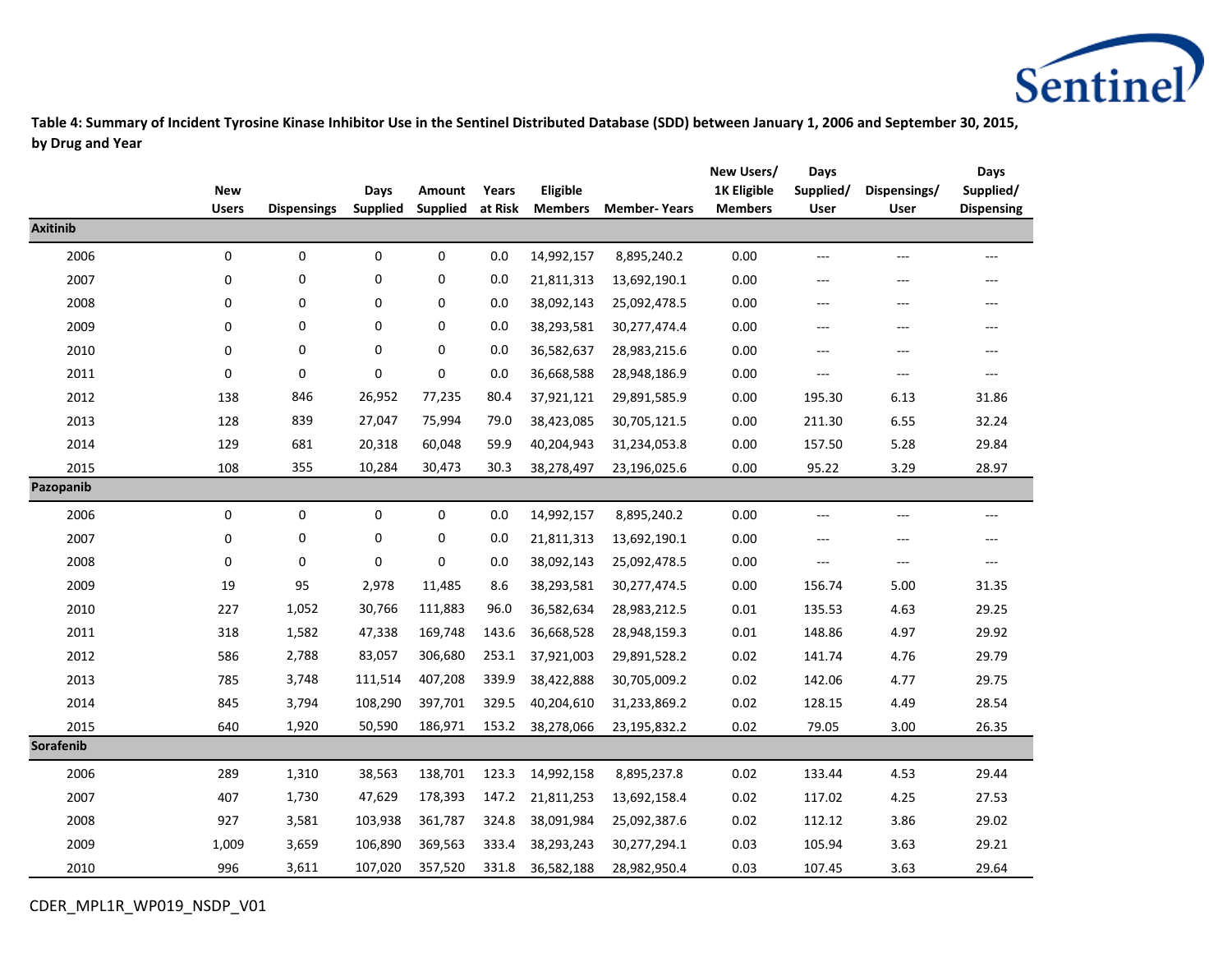

**Table 4: Summary of Incident Tyrosine Kinase Inhibitor Use in the Sentinel Distributed Database (SDD) between January 1, 2006 and September 30, 2015, by Drug and Year**

|                  | <b>New</b><br><b>Users</b> | <b>Dispensings</b> | Days<br><b>Supplied</b> | Amount<br>Supplied | Years<br>at Risk | Eligible<br><b>Members</b> | <b>Member-Years</b> | New Users/<br>1K Eligible<br><b>Members</b> | Days<br>Supplied/<br><b>User</b> | Dispensings/<br>User | Days<br>Supplied/<br><b>Dispensing</b> |
|------------------|----------------------------|--------------------|-------------------------|--------------------|------------------|----------------------------|---------------------|---------------------------------------------|----------------------------------|----------------------|----------------------------------------|
| 2011             | 993                        | 3,721              | 111,570                 | 365,262            | 345.6            | 36,668,054                 | 28,947,859.2        | 0.03                                        | 112.36                           | 3.75                 | 29.98                                  |
| 2012             | 963                        | 3,555              | 104,797                 | 354,413            | 327.8            | 37,920,547                 | 29,891,247.9        | 0.03                                        | 108.82                           | 3.69                 | 29.48                                  |
| 2013             | 1,005                      | 3,838              | 112,571                 | 365,405            | 344.7            | 38,422,517                 | 30,704,769.1        | 0.03                                        | 112.01                           | 3.82                 | 29.33                                  |
| 2014             | 1,018                      | 3,594              | 104,489                 | 348,858            | 322.0            | 40,204,377                 | 31,233,679.5        | 0.03                                        | 102.64                           | 3.53                 | 29.07                                  |
| 2015             | 726                        | 1,979              | 54,921                  | 184,019            | 166.7            | 38,277,997                 | 23,195,766.1        | 0.02                                        | 75.65                            | 2.73                 | 27.75                                  |
| <b>Sunitinib</b> |                            |                    |                         |                    |                  |                            |                     |                                             |                                  |                      |                                        |
| 2006             | 274                        | 1,228              | 37,689                  | 50,809             | 135.0            | 14,992,159                 | 8,895,240.0         | 0.02                                        | 137.55                           | 4.48                 | 30.69                                  |
| 2007             | 433                        | 2,203              | 68,210                  | 86,918             | 247.0            | 21,811,252                 | 13,692,166.4        | 0.02                                        | 157.53                           | 5.09                 | 30.96                                  |
| 2008             | 799                        | 4,095              | 126,700                 | 168,967            | 441.7            | 38,091,957                 | 25,092,388.1        | 0.02                                        | 158.57                           | 5.13                 | 30.94                                  |
| 2009             | 907                        | 4,270              | 129,559                 | 182,720            | 456.2            | 38,293,232                 | 30,277,287.3        | 0.02                                        | 142.84                           | 4.71                 | 30.34                                  |
| 2010             | 827                        | 3,804              | 118,068                 | 161,479            | 409.9            | 36,582,126                 | 28,982,930.0        | 0.02                                        | 142.77                           | 4.60                 | 31.04                                  |
| 2011             | 879                        | 4,300              | 142,124                 | 189,357            | 477.6            | 36,667,980                 | 28,947,845.6        | 0.02                                        | 161.69                           | 4.89                 | 33.05                                  |
| 2012             | 899                        | 4,411              | 146,073                 | 186,699            | 476.8            | 37,920,469                 | 29,891,209.3        | 0.02                                        | 162.48                           | 4.91                 | 33.12                                  |
| 2013             | 872                        | 4,693              | 151,861                 | 187,049            | 505.7            | 38,422,400                 | 30,704,711.0        | 0.02                                        | 174.15                           | 5.38                 | 32.36                                  |
| 2014             | 760                        | 3,471              | 108,806                 | 129,152            | 356.4            | 40,204,211                 | 31,233,593.2        | 0.02                                        | 143.17                           | 4.57                 | 31.35                                  |
| 2015             | 574                        | 1,804              | 49,747                  | 50,888             | 161.8            | 38,277,769                 | 23,195,651.9        | 0.01                                        | 86.67                            | 3.14                 | 27.58                                  |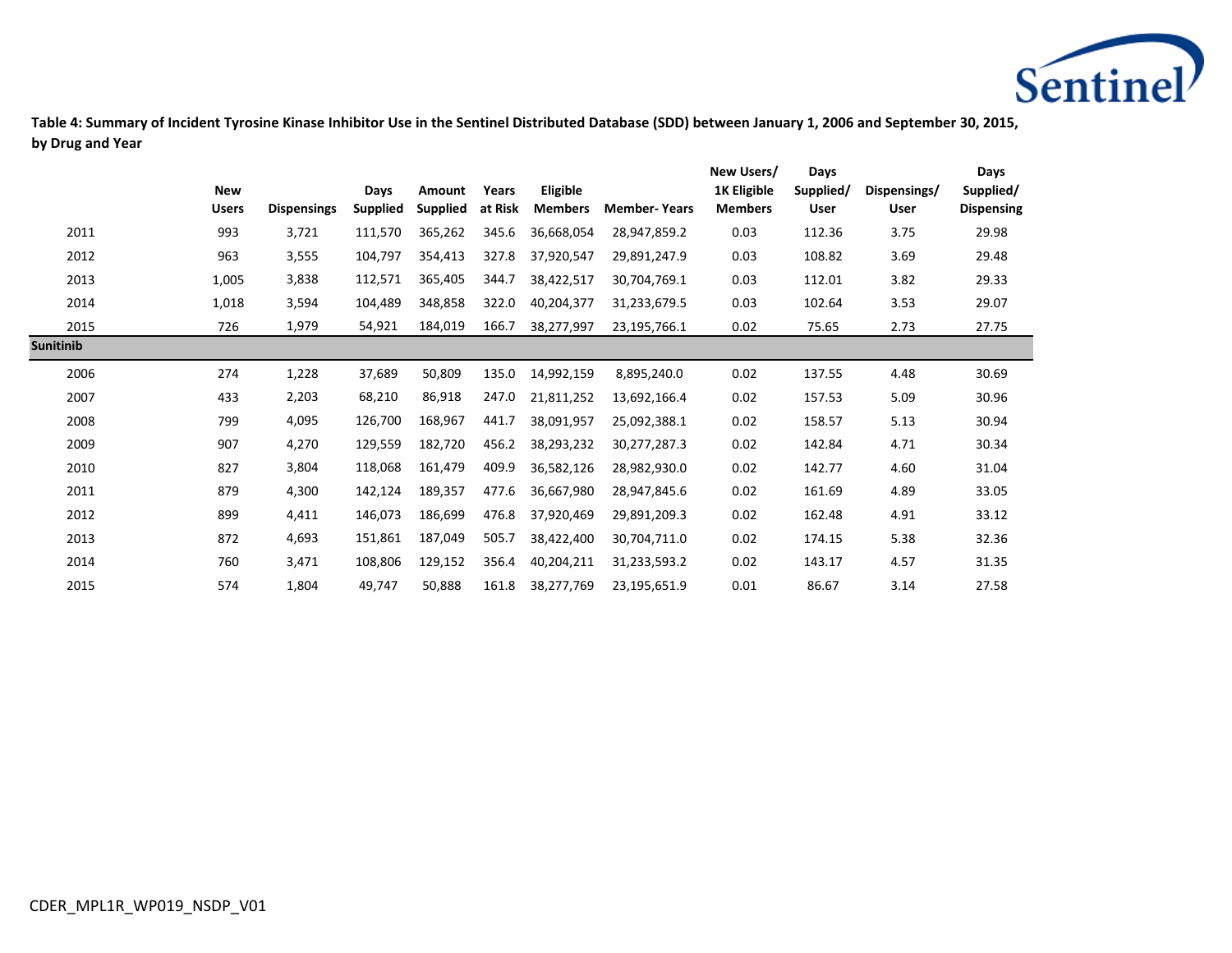

**Appendix A: Latest Date of Available Data for Each Data Partner up to Request End Date (September 30, 2015)**

| <b>DPID</b> | <b>End Date</b> |
|-------------|-----------------|
| DP0001      | 9/30/2015       |
| DP0002      | 9/30/2015       |
| DP0003      | 9/30/2015       |
| DP0004      | 6/30/2015       |
| DP0005      | 9/30/2015       |
| DP0006      | 5/31/2015       |
| DP0007      | 6/30/2012       |
| DP0008      | 9/30/2015       |
| DP0009      | 6/30/2015       |
| DP0010      | 6/30/2015       |
| DP0011      | 9/30/2015       |
| DP0012      | 9/30/2015       |
| DP0013      | 9/30/2015       |
| DP0014      | 9/30/2015       |
| DP0015      | 9/30/2015       |
| DP0016      | 9/30/2015       |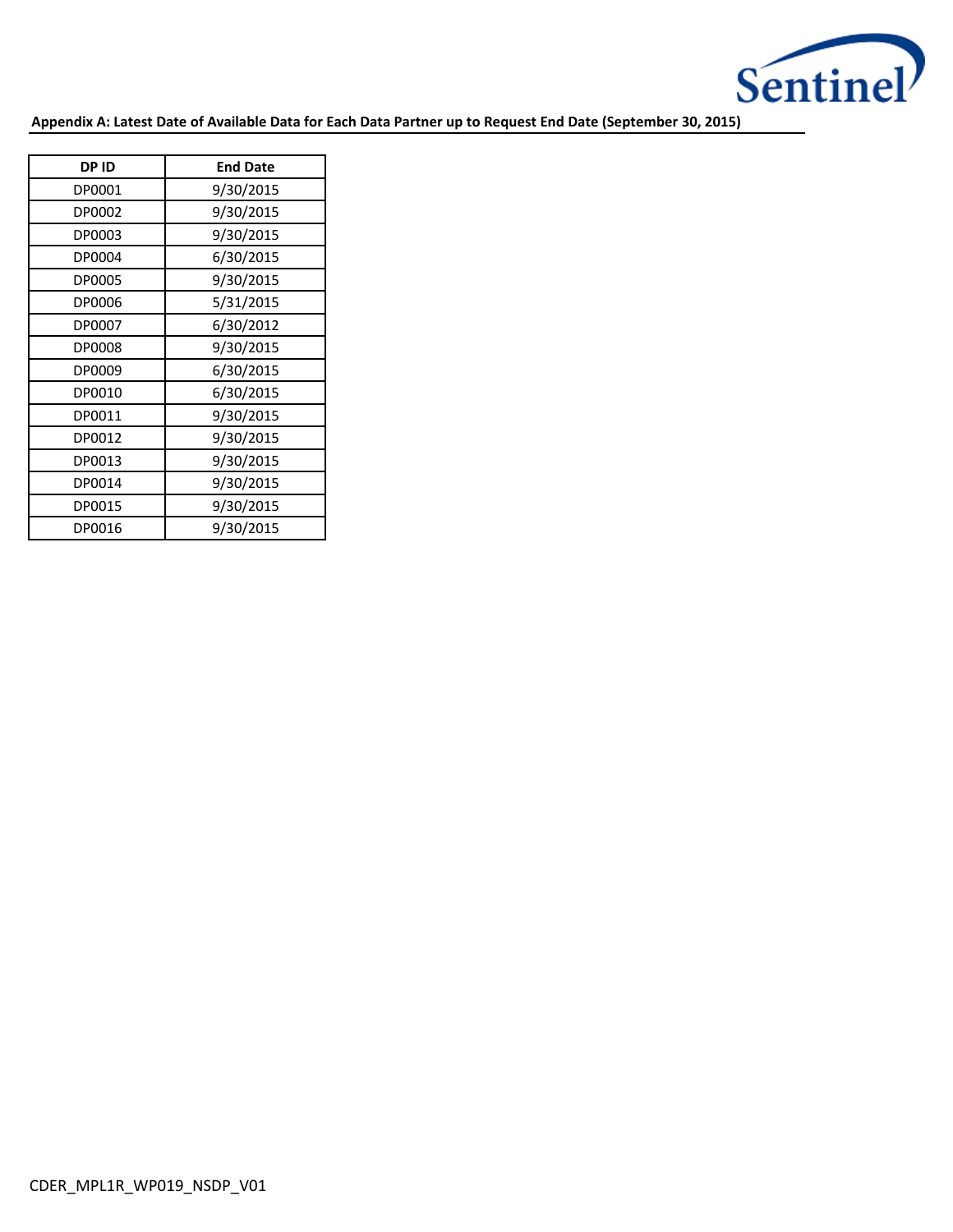

### **Appendix B: Generic and Brand Names used to Define Exposures in this Request**

| <b>Generic Name</b> | <b>Brand Name</b> |
|---------------------|-------------------|
| <b>AXITINIB</b>     | Inlyta            |
| PAZOPANIB HCL       | Votrient          |
| SUNITINIB MALATE    | Sutent            |
| SORAFENIB TOSYLATE  | Nexavar           |